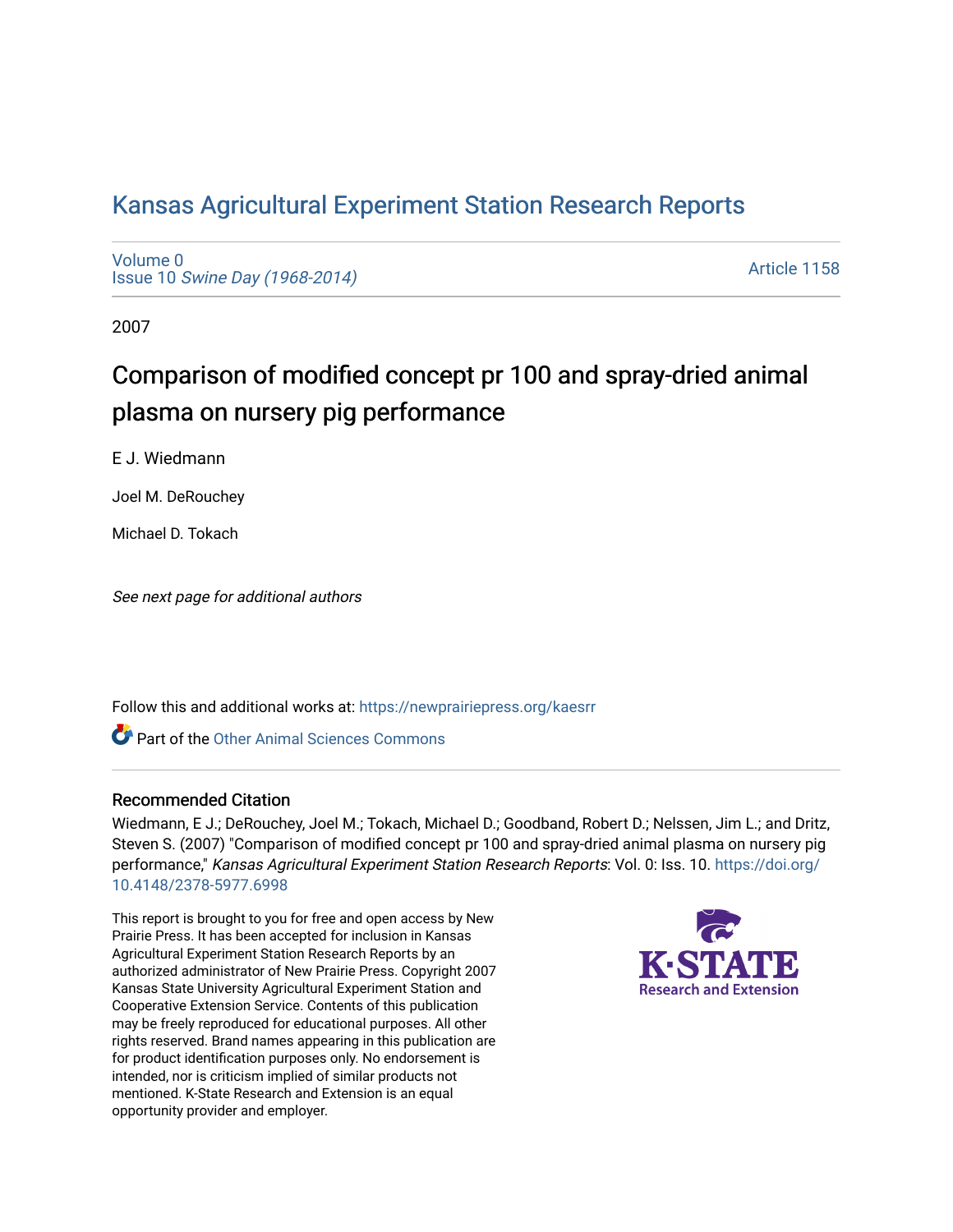## Comparison of modified concept pr 100 and spray-dried animal plasma on nursery pig performance

#### **Abstract**

One hundred eighty weanling pigs (initially 11.3 lb and 18  $\hat{A} \pm 2$  d of age) were used in a 28-d growth assay to determine if Modified Concept PR 100 (MCNPR), a plant-based protein ingredient containing added synthetic amino acids and nucleic acids, can replace spray-dried animal plasma (SDAP) in nursery pig diets. The five experimental treatments were: 1) control (no specialty protein source); 2) 2.5% SDAP; 3) 5.0% SDAP; 4) 2.5% MCNPR; and 5) 5.0% MCNPR. Treatment diets were fed from d 0 to 14 post-weaning, with a common diet fed to all pigs from d 14 to 28 post-weaning. Analyzed values of MCNPR were noticeably lower than the manufacturer provided values used in diet formulation. The difference in calculated and analyzed lysine values would decrease the total dietary lysine content by 0.027 and 0.056% for the 2.5 and 5.0% MCNPR, respectively. From d 0 to 14, pigs fed increasing SDAP had improved (linear, P<0.01) ADG, ADFI, and F/G, which was primarily due to a large improvement from the 0 to 2.5% SDAP inclusion, with further increases when 5.0% was fed. In addition pigs fed increasing levels of MCNPR had improved (quadratic, P<0.002) feed efficiency, with pigs fed 2.5% MCNPR having the maximum response. While no statistical differences (P>0.21) were detected in ADG and ADFI for pigs fed increasing levels of MCNPR, there were improvements by approximately 21 and 11%, respectively, over the control diet. However, pigs fed SDAP had greater (P<0.05) ADG, ADFI, and BW at d 14 compared to pigs fed MCNPR. Overall (d 0 to 28), pigs fed increasing SDAP from d 0 to 14 had greater (P<0.03) ADG and tended to have improved (P<0.08) ADFI and F/G. Also, pigs fed increasing MCNPR had improved (quadratic, P<0.01) feed efficiency, with pigs fed 2.5% MCNPR having the maximum response. While no statistical differences (P>0.18) were detected in ADG and ADFI for pigs previously fed increasing MCNPR, there were improvements by approximately 10 and 7%, respectively, over the control diet. Although the magnitude of difference between pigs fed SDAP and MCNPR was maintained to the end of the trial, there were no overall significant differences in growth between pigs fed SDAP and MCNPR (P>0.21). These results indicated that SDAP and MCNPR can effectively be used in nursery pig diets to improve growth performance when used as a partial replacement for soybean meal. However, pigs fed SDAP had greater performance than pigs fed MCNPR during the test period, but these differences were not found at the conclusion of the studies.; Swine Day, 2007, Kansas State University, Manhattan, KS, 2007

#### Keywords

Kansas Agricultural Experiment Station contribution; no. 08-121-S; Swine day, 2007; Report of progress (Kansas State University. Agricultural Experiment Station and Cooperative Extension Service); 985; Feed ingredients; Modified concept PR 100; Spray-dried animal plasma; Swine

#### Creative Commons License



This work is licensed under a [Creative Commons Attribution 4.0 License](https://creativecommons.org/licenses/by/4.0/).

#### Authors

E J. Wiedmann, Joel M. DeRouchey, Michael D. Tokach, Robert D. Goodband, Jim L. Nelssen, and Steven S. Dritz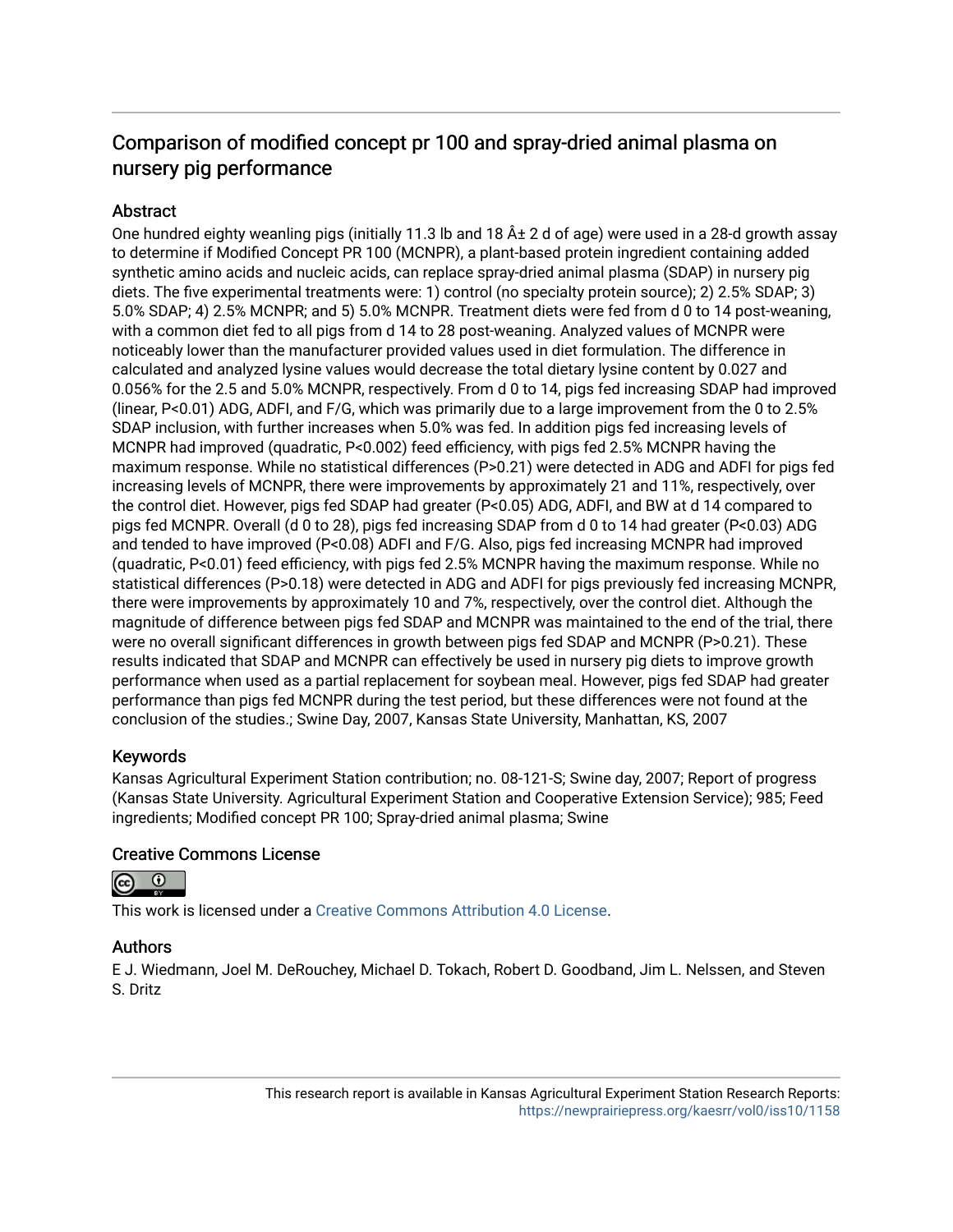#### **COMPARISON OF MODIFIED CONCEPT PR 100 AND SPRAY-DRIED ANIMAL PLASMA ON NURSERY PIG PERFORMANCE1**

*J. M. DeRouchey, E. J. Wiedmann, M. D. Tokach, S. S. Dritz<sup>2</sup>, R. D. Goodband, and J. L. Nelssen* 

#### **Summary**

One hundred eighty weanling pigs (initially 11.3 lb and  $18 \pm 2$  d of age) were used in a 28-d growth assay to determine if Modified Concept PR 100 (MCNPR), a plant-based protein ingredient containing added synthetic amino acids and nucleic acids, can replace spray-dried animal plasma (SDAP) in nursery pig diets. The five experimental treatments were: 1) control (no specialty protein source); 2) 2.5% SDAP; 3) 5.0% SDAP; 4) 2.5% MCNPR; and 5) 5.0% MCNPR. Treatment diets were fed from d 0 to 14 post-weaning, with a common diet fed to all pigs from d 14 to 28 post-weaning. Analyzed values of MCNPR were noticeably lower than the manufacturer-provided values used in diet formulation. The difference in calculated and analyzed lysine values would decrease the total dietary lysine content by 0.027 and 0.056% for the 2.5 and 5.0% MCNPR, respectively.

From d 0 to 14, pigs fed increasing SDAP had improved (linear, *P*<0.01) ADG, ADFI, and F/G, which was primarily due to a large improvement from the 0 to 2.5% SDAP inclusion, with further increases when 5.0% was fed. In addition pigs fed increasing levels of MCNPR had improved (quadratic, *P*<0.002) feed efficiency, with pigs fed 2.5% MCNPR

 $\overline{a}$ 

having the maximum response. While no statistical differences (*P*>0.21) were detected in ADG and ADFI for pigs fed increasing levels of MCNPR, there were improvements by approximately 21 and 11%, respectively, over the control diet. However, pigs fed SDAP had greater  $(P<0.05)$  ADG, ADFI, and BW at d 14 compared to pigs fed MCNPR.

Overall (d 0 to 28), pigs fed increasing SDAP from d 0 to 14 had greater (*P*<0.03) ADG and tended to have improved (*P*<0.08) ADFI and F/G. Also, pigs fed increasing MCNPR had improved (quadratic, *P*<0.01) feed efficiency, with pigs fed 2.5% MCNPR having the maximum response. While no statistical differences (*P*>0.18) were detected in ADG and ADFI for pigs previously fed increasing MCNPR, there were improvements by approximately 10 and 7%, respectively, over the control diet. Although the magnitude of difference between pigs fed SDAP and MCNPR was maintained to the end of the trial, there were no overall significant differences in growth between pigs fed SDAP and MCNPR (*P*>0.21). These results indicated that SDAP and MCNPR can effectively be used in nursery pig diets to improve growth performance when used as a partial replacement for soybean meal. However, pigs fed SDAP had greater performance than pigs fed

<sup>&</sup>lt;sup>1</sup>Appreciation expressed to John Whitehead and Charles Schel, Concept Nutrition Ltd., for partial funding of this experiment.

<sup>&</sup>lt;sup>2</sup> Food Animal Health and Management Center, College of Veterinary Medicine.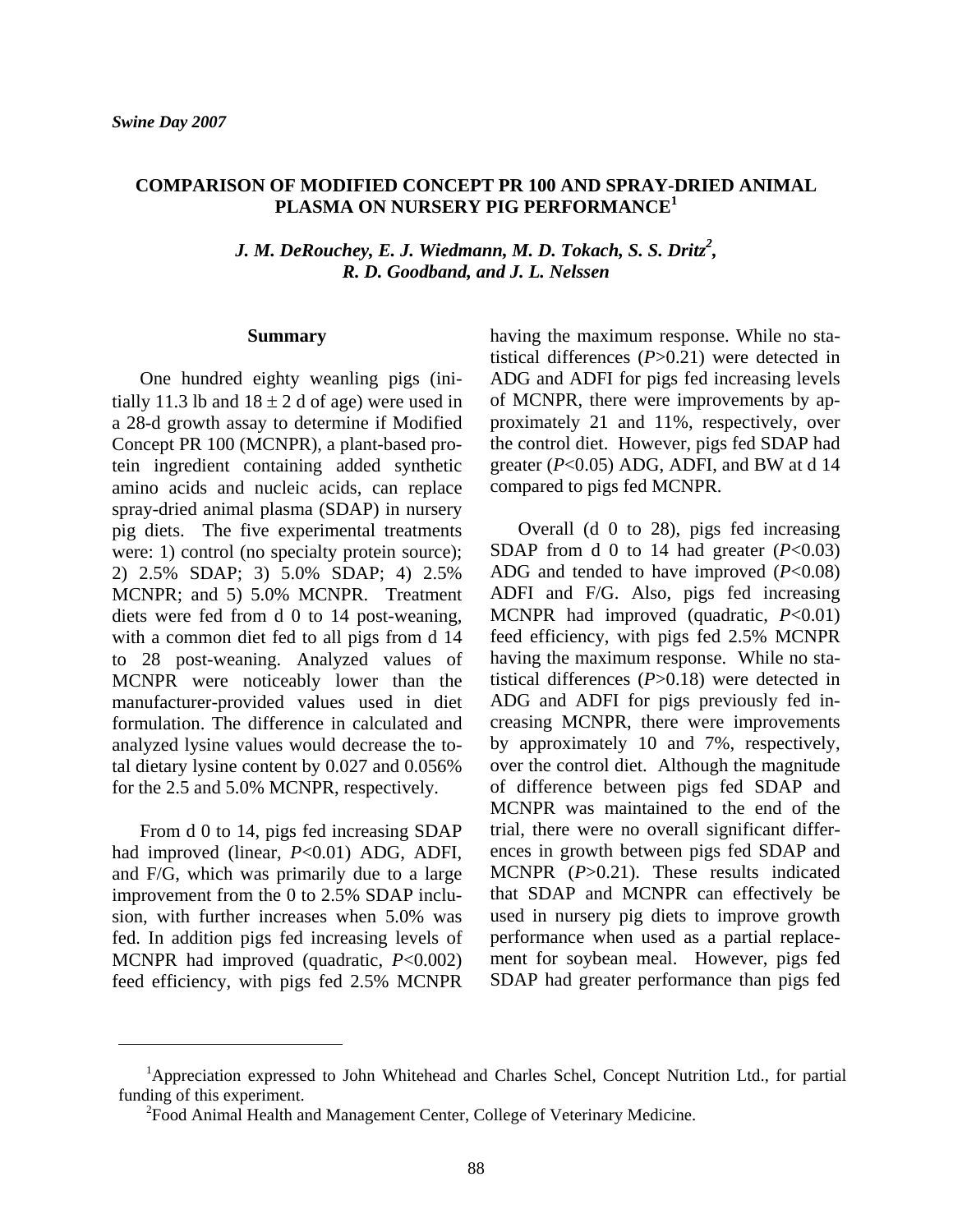MCNPR during the test period, but these differences were not found at the conclusion of the studies.

(Key words: feed ingredients, modified concept PR 100, spray-dried animal plasma.)

#### **Introduction**

Spray-dried animal plasma (SDAP) is commonly used in pelleted starter diets to increase daily gain and feed intake of newly weaned pigs. However, with increased consumer and regulatory pressure to remove animal protein sources from swine diets, effective alternatives must be developed and evaluated. In the 2006 KSU Swine Day Report, a newly developed product, Concept PR 100, which is a plant-based protein source, was evaluated to replace SDAP in nursery diets. This data showed that pigs fed diets with Concept PR 100 had improved growth post-weaning but did not equal the improvement shown with pigs fed SDAP. Because of the improvements in growth for pigs fed Concept PR 100, modifications to the existing formula were made by the manufacturer in an attempt to replace SDAP in diets for nursery pigs. Therefore, the objective of this study was to determine if a Modified Concept PR 100 (MCNPR) can fully replace SDAP in nursery pig diets.

#### **Procedures**

A total of 180 weanling pigs (initially 11.3 lb and  $18 \pm 2$  d of age) were used in a 28-d growth assay. Pigs were blocked by weight and allotted to one of five dietary treatments. There were six pigs per pen and six pens per treatment. Each pen contained one self-feeder and one nipple waterer to provide *ad libitum* access to feed and water. Pigs were housed in the Kansas State University Swine Teaching and Research Center.

The five experimental treatments were: 1) control (no specialty protein source); 2) 2.5% SDAP; 3) 5.0% SDAP; 4) 2.5% MCNPR; and 5) 5.0% MCNPR. Treatment diets were fed from d 0 to 14 post-weaning, with a common diet fed to all pigs from d 14 to 28 postweaning. All diets were fed in meal form. The MCNPR (Concept Nutrition Ltd., UK) is a proprietary blend of plant protein ingredients, synthetic amino acids, and nucleic acids which was substituted on a 1:1 basis with SDAP (APC 920; American Proteins Corp., Ankeny, IA). In experimental diet formulation, nutrient values from NRC (1998) were used for SDAP while nutrient values for MCNPR were provided by the manufacturer (Table 1). Experimental diets were formulated to contain 1.50% total lysine (Table 2). Analysis for crude protein and amino acids of SDAP and MCNPR were conducted at the conclusion of the experiment. All pigs were fed a common Phase 2 diet (without SDAP or MCNPR) from d 15 to 28. Average daily gain, ADFI, and F/G were determined by weighing pigs and measuring feed disappearance on d 7, 14, 21, and 28 post-weaning.

 Data were analyzed as a randomized complete block design with pen as the experimental unit. Pigs were blocked based on weaning weight, and analysis of variance was performed using the MIXED procedure of SAS. Linear and quadratic polynomial contrasts were used to determine the effects of increasing SDAP or MCNPR in the diet. Also, a contrast comparing the mean of pigs fed SDAP and MCNPR was performed to determine differences between the two protein sources.

#### **Results and Discussion**

Crude protein and amino acid analyses of SDAP revealed similar levels as compared to those used in diet formulation (Table 1). However, analyzed values of MCNPR were noticeably lower than the manufacturer provided values used in diet formulation. The difference in calculated and analyzed lysine values would decrease the total dietary lysine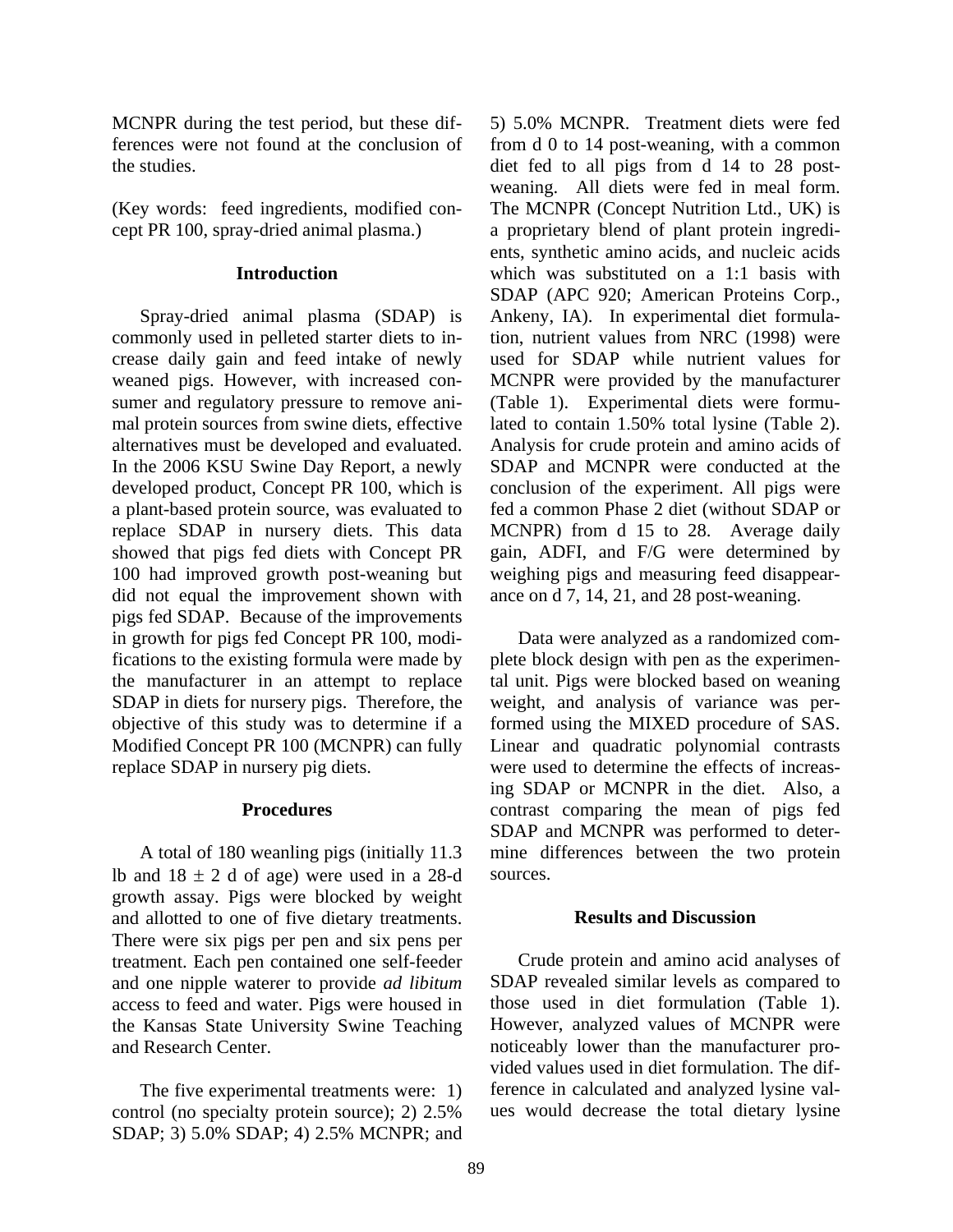content by 0.027 and 0.056% for the 2.5 and 5.0% MCNPR, respectively.

From d 0 to 14, pigs fed increasing SDAP had improved (linear, *P*<0.01) ADG, ADFI, and F/G, which was primarily due to a large improvement from the 0 to 2.5% SDAP inclusion, with smaller increases when 5.0% was fed (Table 3). In addition, pigs fed increasing MCNPR had improved (quadratic, *P*<0.002) feed efficiency with pigs fed 2.5% having the maximum response. While no statistical differences (*P*>0.21) were detected in ADG and ADFI for pigs fed increasing MCNPR, there were improvements by approximately 21 and 11%, respectively, compared to the control diet. However, pigs fed SDAP had greater (*P*<0.05) ADG, ADFI, and BW at d 14 compared to pigs fed MCNPR.

From d 15 to 28 (common feeding period), there were no differences among pigs fed any of the dietary treatments (*P*>0.15).

Overall (d 0 to 28), pigs fed increasing SDAP from d 0 to 14 had greater (linear, *P*<0.03) ADG and tended to have improved (linear *P*<0.08) ADFI and F/G. Also, pigs fed increasing MCNPR had improved (quadratic, *P*<0.01) feed efficiency, with pigs fed 2.5% having the maximum response. While no statistical differences (*P*>0.18) were detected in ADG and ADFI for pigs fed increasing MCNPR, there were improvements by approximately 10 and 7%, respectively, compared to pigs fed the control diet. There were no overall differences in growth between pigs fed SDAP and MCNPR (*P*>0.21).

Results from this study indicate that nursery pig performance improved, as expected, when a specialty protein source was used as partial replacement for soybean meal in the diet. However, while the typical growth improvement was seen with the addition of SDAP, the inclusion of MCNPR did not improve growth performance to the extent of SDAP. This may be due to the lower analyzed crude protein and amino acids than were used in diet formulation. These lower values may have contributed to the inability of MCNPR to equal the response seen when pigs were fed SDAP.

These results indicate that SDAP and MCNPR can effectively be used in nursery pig diets to improve growth performance when used as a partial replacement for soybean meal. However, pigs fed SDAP had greater performance than pigs fed MCNPR during the test period, but these differences were not found at the conclusion of the study.

The use of MCNPR in nursery diets to provide a plant protein-based alternative to animal products needs to be further evaluated, based on improvements seen in this study and previously reported research.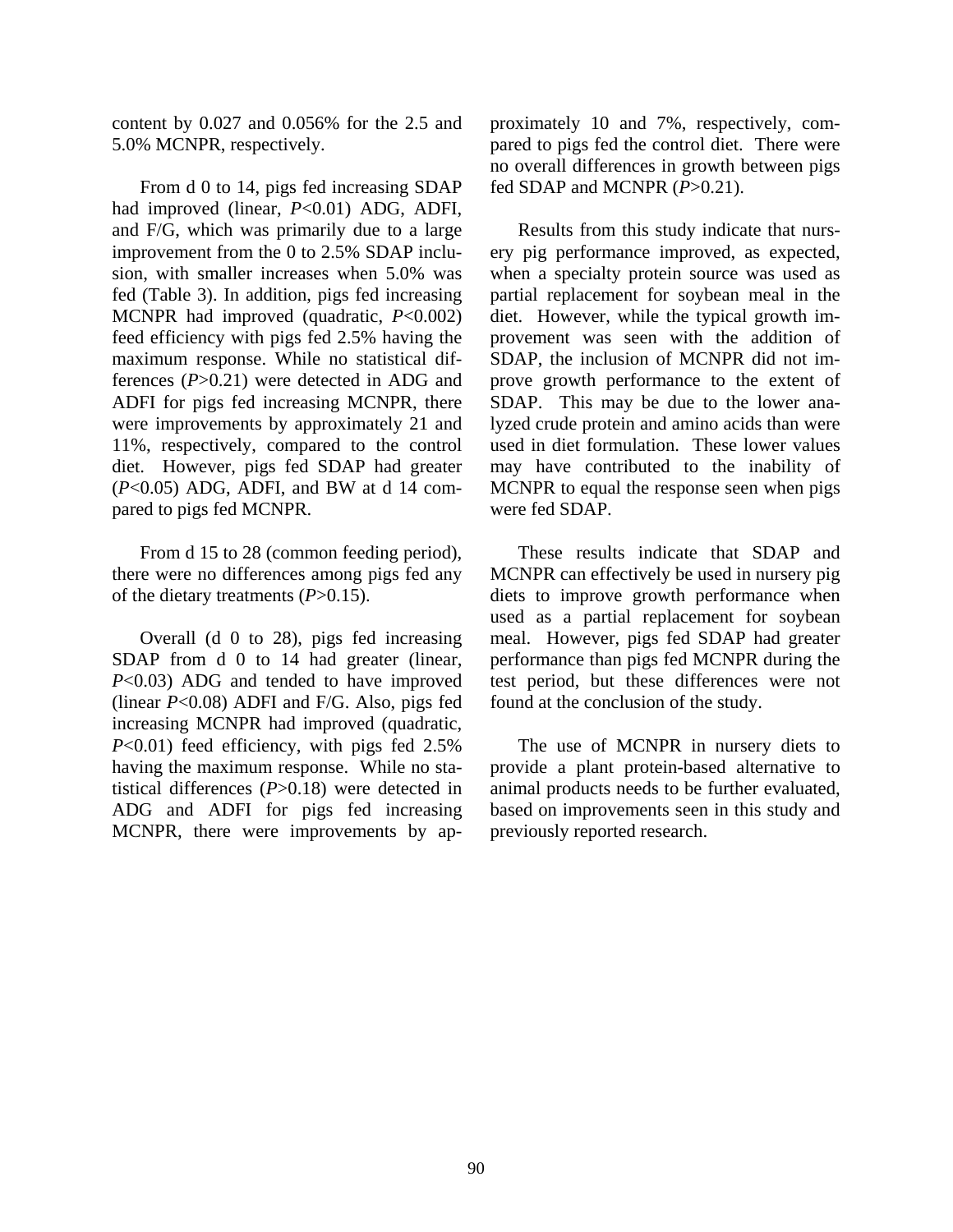|                  | SDAP <sup>1</sup>       |                       | MCNPR <sup>2</sup>      |                       |  |  |
|------------------|-------------------------|-----------------------|-------------------------|-----------------------|--|--|
| Nutrient         | Formulated <sup>3</sup> | Analyzed <sup>4</sup> | Formulated <sup>5</sup> | Analyzed <sup>4</sup> |  |  |
| Crude Protein, % | 78.00                   | 79.25                 | 67.79                   | 62.17                 |  |  |
|                  |                         |                       |                         |                       |  |  |
| Amino Acids, %:  |                         |                       |                         |                       |  |  |
| Arginine         | 4.55                    | 4.67                  | 4.70                    | 3.86                  |  |  |
| Cysteine         | 2.63                    | 2.56                  | 0.92                    | 0.74                  |  |  |
| Histidine        | 2.55                    | 2.57                  | 1.61                    | 1.37                  |  |  |
| Isoleucine       | 2.71                    | 2.88                  | 2.89                    | 2.40                  |  |  |
| Leucine          | 7.61                    | 7.62                  | 4.60                    | 4.16                  |  |  |
| Lysine           | 6.84                    | 6.90                  | 6.85                    | 5.76                  |  |  |
| Methionine       | 0.75                    | 0.65                  | 2.39                    | 2.17                  |  |  |
| Threonine        | 4.72                    | 4.48                  | 4.64                    | 4.03                  |  |  |
| Tryptophan       | 1.36                    | 1.35                  | 1.50                    | 1.11                  |  |  |
| Valine           | 4.94                    | 5.00                  | 2.94                    | 2.51                  |  |  |

### **Table 1. Analyzed Nutrient Composition of Specialty Ingredients (As-fed Basis)**

<sup>1</sup>Spray-dried animal plasma (APC 920; American Proteins Corp., Ankeny, IA).<br><sup>2</sup>Modified Concept Nutrition Plasma Replacer 100 (Concept Nutrition Ltd., UK).<br><sup>3</sup> Nutrient values from NRC (1998).<br><sup>4</sup>Mean value of one sample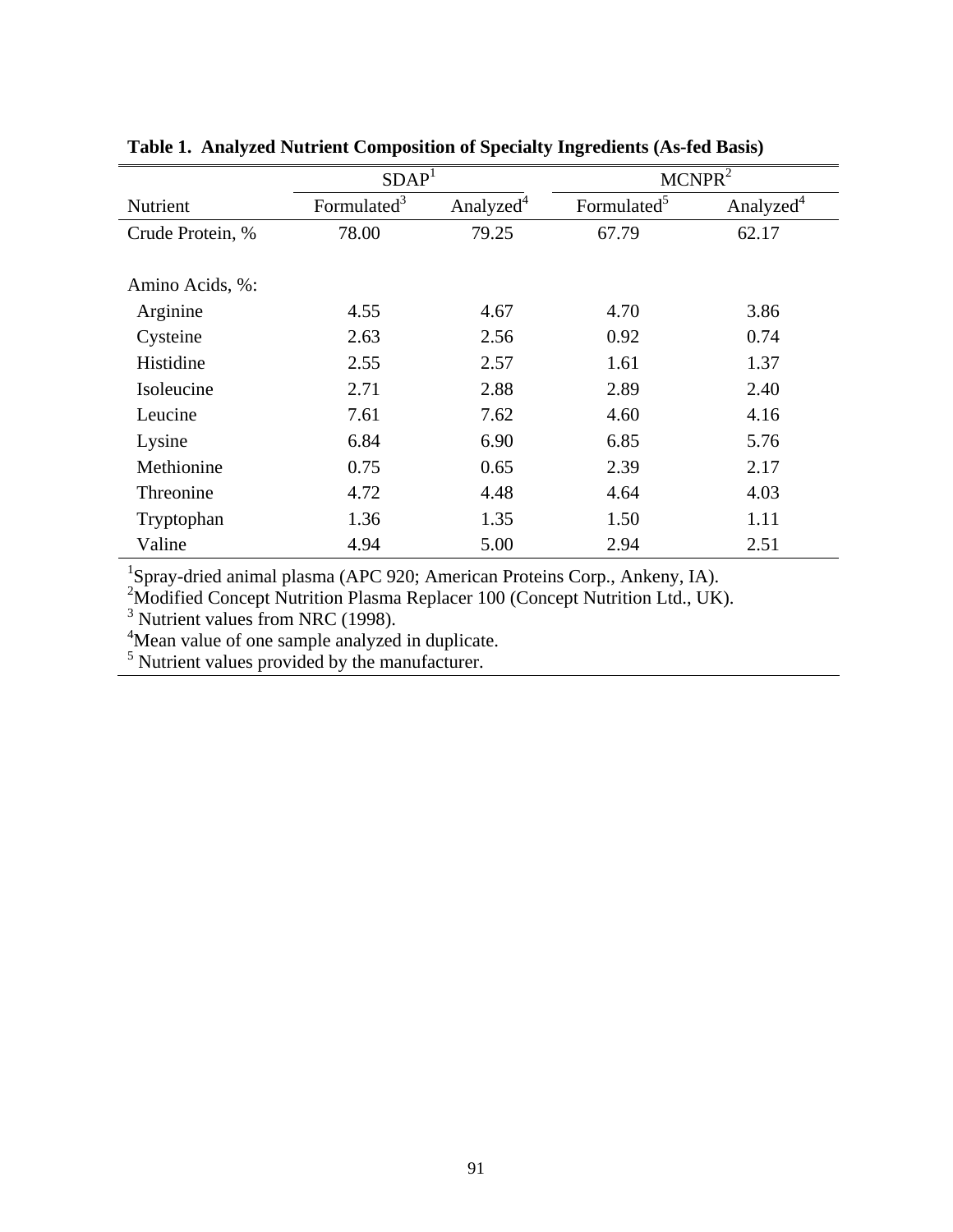|                                    |                          | SDAP <sup>2</sup>        |        | MCNPR <sup>3</sup>       |                          |                          |  |
|------------------------------------|--------------------------|--------------------------|--------|--------------------------|--------------------------|--------------------------|--|
| Ingredient, %                      | Control                  | 2.50%                    | 5.00%  | 2.50%                    | 5.00%                    | Phase 2                  |  |
| Corn                               | 44.05                    | 47.60                    | 51.20  | 47.60                    | 51.20                    | 59.20                    |  |
| Soybean meal (46.5% CP)            | 37.50                    | 31.50                    | 25.50  | 31.50                    | 25.50                    | 34.75                    |  |
| Spray-dried animal plasma          | $\overline{a}$           | 2.50                     | 5.00   | $\overline{\phantom{0}}$ | $\overline{\phantom{a}}$ | $\overline{\phantom{0}}$ |  |
| Modified Concept PR 100            | $\frac{1}{2}$            |                          |        | 2.50                     | 5.00                     | $\overline{\phantom{a}}$ |  |
| Dried whey                         | 15.00                    | 15.00                    | 15.00  | 15.00                    | 15.00                    | $\overline{\phantom{a}}$ |  |
| Soy oil                            | $\overline{\phantom{0}}$ | $\overline{\phantom{0}}$ |        | $\overline{\phantom{0}}$ |                          | 2.00                     |  |
| Monocalcium P $(21 \% P)$          | 1.40                     | 1.25                     | 1.13   | 1.25                     | 1.13                     | 1.60                     |  |
| Limestone                          | 1.00                     | 1.10                     | 1.20   | 1.10                     | 1.20                     | 1.10                     |  |
| Salt                               | 0.30                     | 0.30                     | 0.30   | 0.30                     | 0.30                     | 0.35                     |  |
| Vitamin premix                     | 0.25                     | 0.25                     | 0.25   | 0.25                     | 0.25                     | 0.25                     |  |
| Trace mineral premix               | 0.15                     | 0.25                     | 0.25   | 0.25                     | 0.25                     | 0.15                     |  |
| L-Lysine HCl                       | 0.15                     | 0.15                     | 0.15   | 0.15                     | 0.15                     | 0.30                     |  |
| DL-Methionine                      | 0.12                     | 0.11                     | 0.10   | 0.11                     | 0.10                     | 0.15                     |  |
| L-Threonine                        | 0.07                     | 0.05                     | 0.03   | 0.05                     | 0.03                     | 0.15                     |  |
| Total                              | 100.00                   | 100.00                   | 100.00 | 100.00                   | 100.00                   | 100.00                   |  |
| Calculated analysis: 4             |                          |                          |        |                          |                          |                          |  |
| Total Lysine, %                    | 1.50                     | 1.50                     | 1.50   | 1.50                     | 1.50                     | 1.44                     |  |
| TID amino acids, $\%$ <sup>5</sup> |                          |                          |        |                          |                          |                          |  |
| Lysine                             | 1.34                     | 1.35                     | 1.35   | 1.35                     | 1.35                     | 1.30                     |  |
| Methionine:lysine                  | 32                       | 31                       | 29     | 31                       | 29                       | 35                       |  |
| Met & Cys:lysine                   | 58                       | 58                       | 58     | 58                       | 58                       | 59                       |  |
| Threonine:lysine                   | 64                       | 64                       | 64     | 64                       | 64                       | 65                       |  |
| Tryptophan:lysine                  | 20                       | 19                       | 19     | 19                       | 19                       | 18                       |  |
| Isoleucine:lysine                  | 67                       | 64                       | 60     | 64                       | 60                       | 62                       |  |
| Crude Protein, %                   | 23.3                     | 22.7                     | 22.2   | 22.5                     | 21.6                     | 21.7                     |  |
| Ca, %                              | 0.89                     | 0.89                     | 0.89   | 0.91                     | 0.93                     | 0.85                     |  |
| P, %                               | 0.78                     | 0.76                     | 0.75   | 0.74                     | 0.70                     | 0.74                     |  |

**Table 2. Composition of Experimental Diets (as-fed basis)<sup>1</sup>**

<sup>1</sup>Experimental diets fed from d 0 to 14 post-weaning and with all pigs fed a common diet from d

15 to 28 post-weaning.<br><sup>2</sup>Spray-dried animal plasma (APC 920; American Proteins Corp., Ankeny, IA).

<sup>3</sup>Modified Concept Plasma Replacer 100 (Concept Nutrition Ltd., UK).

<sup>4</sup>Nutrient values from NRC (1998) were used for SDAP and nutrient values for MCNPR were provided by the manufacturer.

<sup>5</sup>True ileal digestible amino acids.